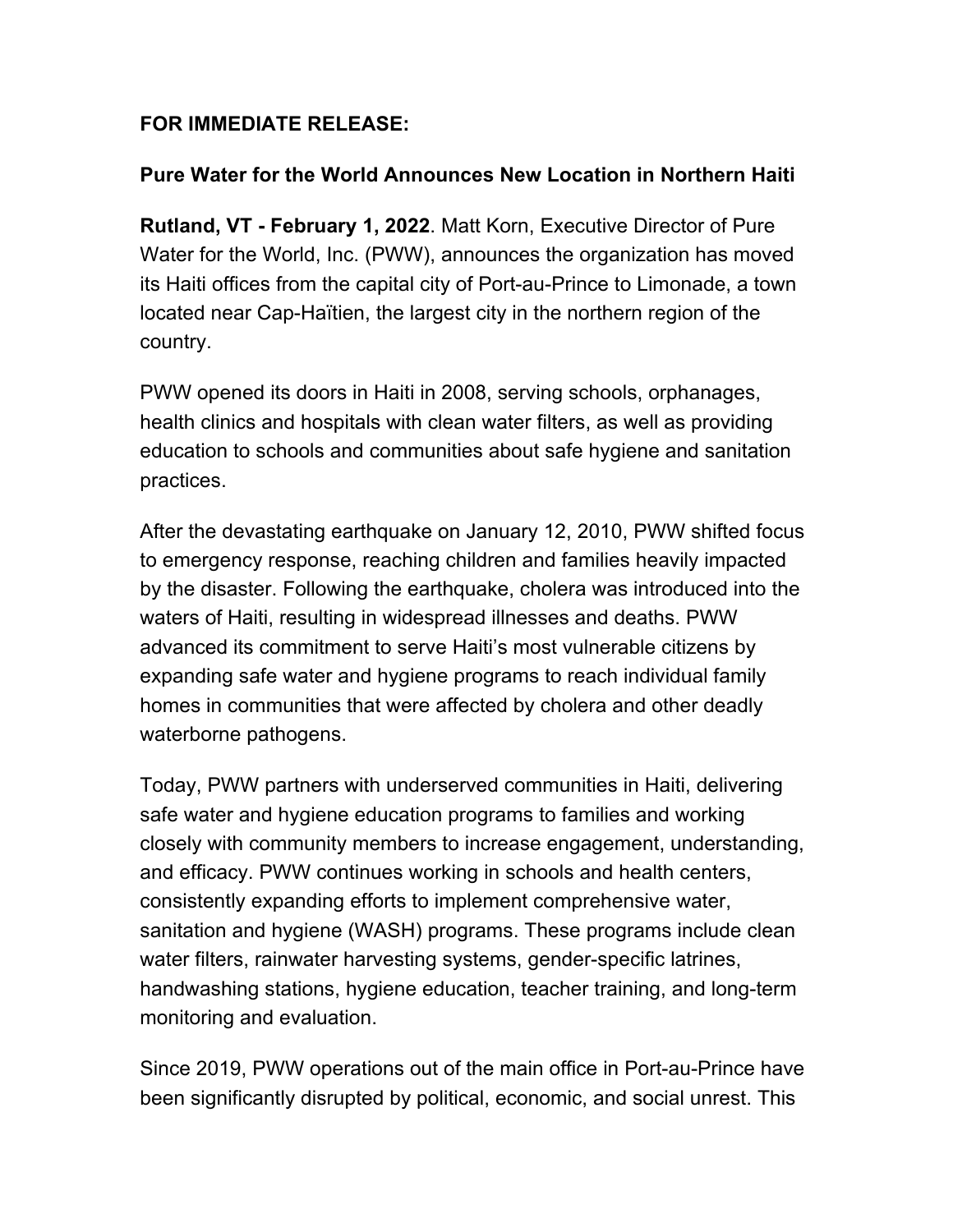unrest was further exacerbated by the COVID-19 pandemic. PWW's work in and around Port-au-Prince has become increasingly difficult, with consistent travel to the project sites virtually impossible.

PWW's expansion of work into northern Haiti, which began in 2017, has not realized the same disruptions. The organization has made consistent progress, including effectively launching and implementing a program in 2021 that reached 400 families with reliable access to WASH resources.

In 2021, following extensive research and evaluation, the PWW staff and Board of Directors determined the most effective way for the organization to continue its mission in Haiti was to transition the main office to the north, where the need for clean water and sanitation is significant. Haiti staff members, many of whom have been with PWW for more than 10 years, will join the organization in the north to establish the new base of operations.

"The relocation to Limonade will allow the dedicated PWW Haiti team to operate in an environment that will foster our commitment to working with communities for the long-term," said Korn. "Already having years of experience working in the north, we are excited for this next chapter knowing that, through well-established community relationships, the work to bring safe water to families will carry on as planned."

Nearly 70% of Haitians lack reliable access to water that is safe for consumption and usage. Waterborne pathogens are a leading cause of death each year, most heavily impacting children under the age of 5. The most effective solution to this health crisis is to ensure everyone has sustainable access to safe water, proper sanitation, and good hygiene.

PWW's mission is to improve lives by empowering people with access to life's most basic necessities: safe water and sanitation. The organization does this by partnering with underserved communities, in Central America and Haiti, providing the tools and education to establish sustainable safe water, sanitation and hygiene programs.